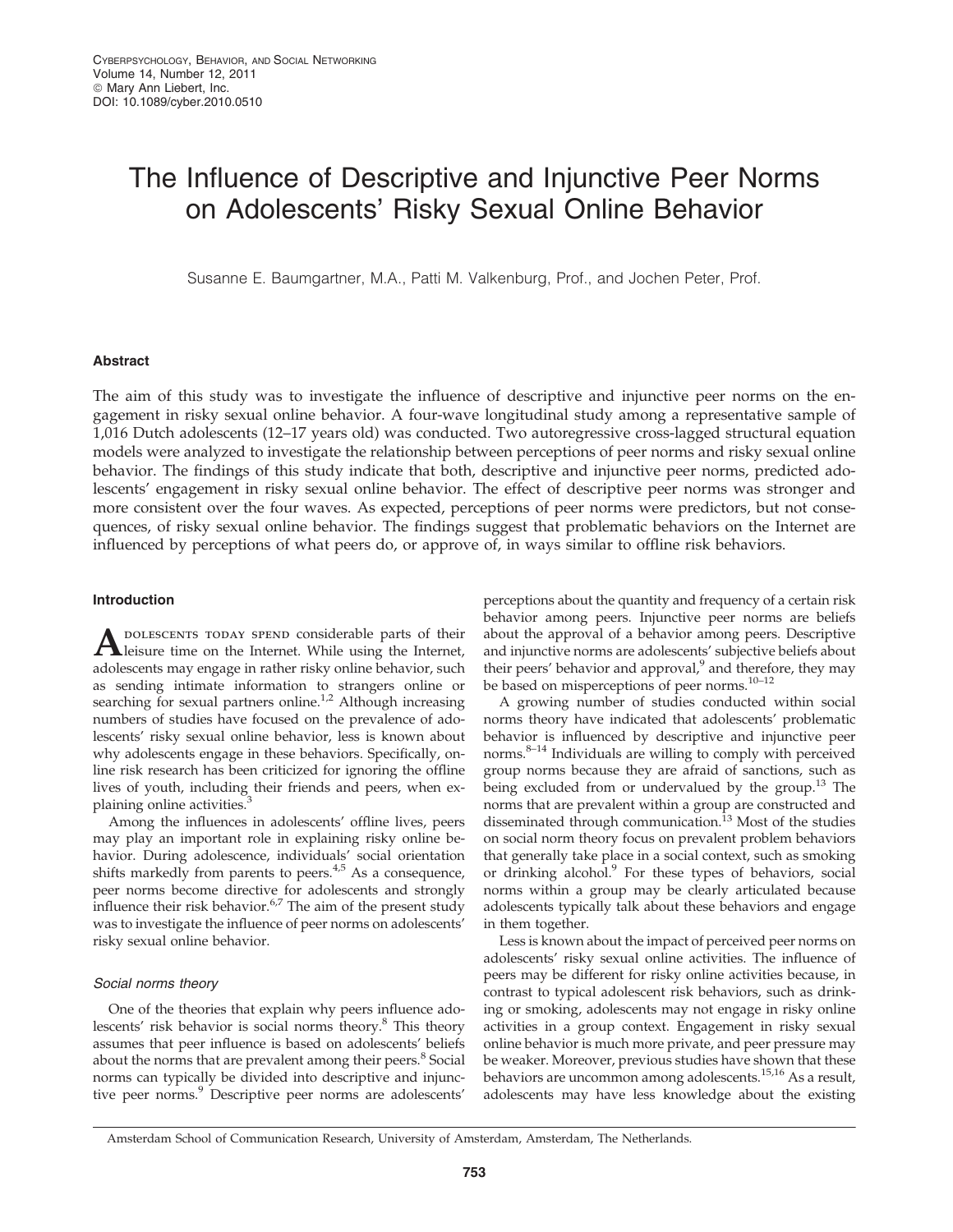group norms concerning risky sexual online behavior. Nevertheless, the findings of a recent study suggest that perceptions of descriptive peer norms affect risky sexual online behavior.<sup>17</sup> Adolescents who perceived their friends engaging in risky sexual online behavior, such as sending intimate pictures or videos to strangers online, were likely to subsequently engage in these behaviors as well. This finding indicates that perceptions of descriptive peer norms may be important even in the context of less prevalent and more private behaviors.

Whereas the aforementioned study suggests that online behavior is related to descriptive peer norms, the role of injunctive peer norms in risky sexual online behavior is still unclear. However, it seems plausible to assume that perceiving others to approve of risky sexual online behavior may lead to an increased willingness to engage in these behaviors. For example, Real and Rimal<sup>18</sup> and Larimer et al.<sup>14</sup> have shown that injunctive peer norms may be even more predictive of intentions to drink alcohol than descriptive peer norms. Especially for less prevalent behaviors, such as engagement in risky sexual online behavior, assumptions about peer approval may be influential. Even if adolescents do not think that their friends engage in these behaviors, they may have implicit assumptions about their friends' opinions concerning these behaviors. Adolescents may be willing to engage in risky sexual online behavior only if they believe that their friends would approve of such behavior.

# Causal relationship between perceived peer norms and behavior

While the relationship between peer norms and risky behaviors has often been demonstrated, the causality of the effect is less clear. Most studies in social norms theory have investigated only the effect of social norms on risky behavior. However, risky behavior may equally well have an influence on subsequent perceptions of peer norms. This inverse causal relationship between behavior and perceived peer norms is compatible with cognitive dissonance theory<sup>19</sup> and the false consensus effect. $20$  To avoid cognitive dissonance when engaging in risky sexual online behavior, individuals may justify their behavior by claiming that others do the same thing. By exaggerating the number of friends who engage in this behavior, adolescents may downplay possible negative consequences of such behavior. Thus, adolescents may cognitively normalize their behavior by judging their peers' behavior and approval to be consistent with their own behavior and perceptions. Within social norm theory, it has often been assumed that perceived peer norms are not based on accurate estimations of peer behavior but on misperceptions. These misperceptions may be the result of cognitive dissonance processes leading to a false consensus effect, that is, the tendency of people to overestimate their similarity with others.20,21 Therefore, perceptions of descriptive and injunctive norms may be not only predictors but also consequences of individuals' engagement in risky sexual online behavior.21,22

#### Current study

The present study investigates the role of injunctive and descriptive peer norms in the explanation of risky sexual online behavior by using a four-wave longitudinal design.

We expect that descriptive and injunctive peer norms have an influence on risky sexual online behavior over and above the effect of other predictors such as age, gender, and frequency of online communication. Moreover, we investigate whether peer norms are predictors or consequences of risky sexual online behavior. By investigating the role of social norms for risky sexual online behavior, the current study advances our knowledge in three respects. First, the study sheds light on the predictors of engagement in risky sexual online behavior. Knowing these predictors is important to prevent such behavior in the future. Many prevention programs have successfully used a social norms intervention strategy.8,12,23 These prevention programs normally target perceptions of either descriptive or injunctive peer norms. Prevention programs targeting peer norms can be effective only if it is known whether and which of these perceptions influence risky sexual online behavior.

Second, this study may advance social norms theory by testing whether it is also applicable to less prevalent and more intimate online behaviors. If social norms are predictors of sexual online behavior, the validity of the social norms approach could be extended to online behaviors. Finally, the present study may advance the knowledge of the causal relationship between perceived peer norms and risky sexual online behavior.

# Method

# Procedure

A four-wave longitudinal study with a representative sample of 1,765 Dutch adolescents was conducted. Adolescents were surveyed four times with a 6-month time lag. Participants were 12–17 years of age, with a mean age of 14.49 years  $(SD=1.68)$  in the first wave. Sampling and fieldwork were performed by Veldkamp, a Dutch research institute. In the first wave, 1,765 adolescents completed the questionnaire (initial response rate: 84%). Of the 1,765 adolescents who completed the first questionnaire, 1,445, 1,206, and 1,016 participated in waves 2, 3, and 4, respectively. The attrition rates ranged from 18% to 16%. We only included the 1,016 adolescents who participated in all four waves in the analyses (50.3% females). Institutional approval and parental consent for adolescents' participation were obtained.

#### Measures

Risky sexual online behavior. Risky sexual online behavior was assessed with respect to four kinds of behavior inspired by previous research<sup>1</sup> and public and parental concerns.<sup>24</sup> These four kinds of behavior have been shown to be related to negative experiences, such as unwanted sexual solicitation.<sup>25</sup> Participants indicated on a 5-point scale ranging from 0 (never) to 4 (six times or more) how often, in the last 6 months, they had participated in one of the following activities: (a) searching for someone on the Internet with whom to talk about sex; (b) searching for someone on the Internet with whom to have sex; (c) sending a photo or video in which they were partly naked to someone they only knew online; and (d) sending an address or telephone number online to someone they only knew online. Because the prevalence of these behaviors was very low, we recoded the variables into binary variables, 0 (never) and 1 (engaged in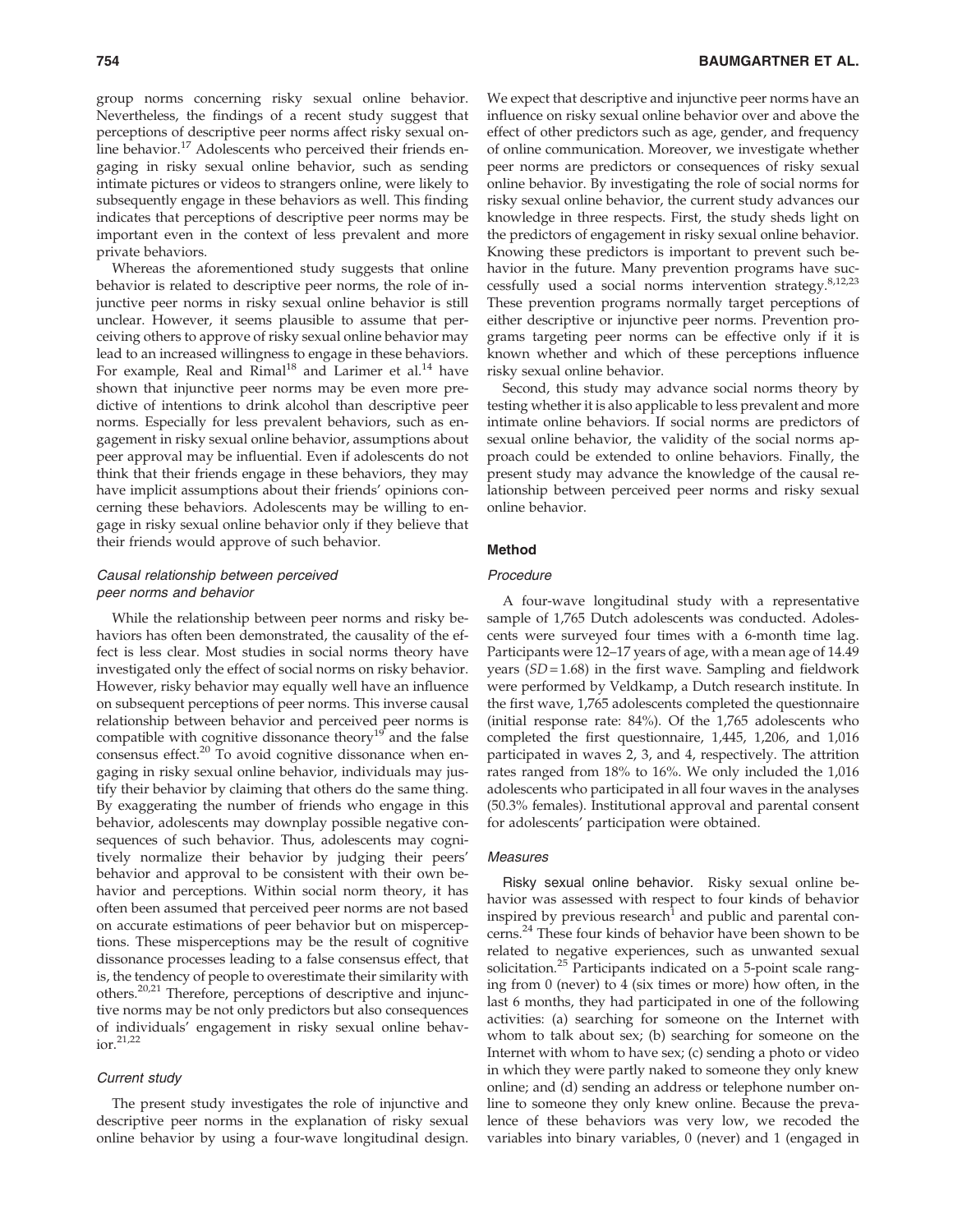# PEER NORMS AND RISKY SEXUAL ONLINE BEHAVIOR **The CONSTRUCT ON A 1999 SET AND R** 755

risks at least once). The resulting four binary risky sexual online behavior variables were added, resulting in a count variable of risky sexual online behavior. This new variable had values from 0 to 4. Mean scores (standard deviations in parentheses) for the four waves were 0.24 (0.61), 0.21 (0.58), 0.17 (0.54), and 0.17 (0.51), respectively.

Descriptive peer norms. To measure descriptive peer norms, adolescents indicated for each of the four risk behaviors on a 5-point scale ranging from 0 (no one) to 4 (nearly all of my friends) how many of their friends showed this behavior. Chronbach's alpha of the resulting scales ranged from 0.72 to 0.78 for the four waves. Mean scores (standard deviations in parentheses) for the four waves were 0.41 (0.51), 0.38 (0.49), 0.40 (0.55), and 0.40 (0.51), respectively.

Injunctive peer norms. Injunctive peer norms were measured by asking adolescents to rate how much their friends approved of each of the risky sexual online behaviors. For example, one question read, ''What do your friends think of searching on the Internet for someone to talk about sex?'' Answer categories ranged form 0 (not at all OK) to 4 (very acceptable). Chronbach's alpha for the four items ranged from 0.78 to 0.82 in the four waves. Mean scores (standard deviations in parentheses) were 0.74 (0.75), 0.73 (0.70), 0.74 (0.73), and 0.75 (0.71), respectively.

Control variables. Gender, age, and frequency of Internet communication were included as control variables. Gender and age were included because it may be assumed that engagement in online risk behavior varies according to age and gender.<sup>15</sup> Moreover, susceptibility to peer influence may also be influenced by age and gender.<sup>26</sup> The frequency of Internet communication was included because it has been a predictor of risky online behavior in previous research.<sup>2,17</sup> To measure the frequency of Internet communication, participants indicated how often they use instant messaging, Internet chats, and social networking sites. The response categories ranged

#### Data analysis

Autoregressive cross-lagged models. To investigate the influence of descriptive and injunctive peer norms on risky sexual online behavior, we analyzed two autoregressive cross-lagged panel models (see Figs. 1 and 2). By including autoregressive effects, the model controls for past behavior in each wave and thus increases the validity of the influence of a specific construct at Time N on the construct at Time  $N+1$ .<sup>27</sup> The cross-lagged paths represent the causal–correlational relationship between peer norms and risky sexual online behavior. To control for potentially confounding variables, we included the three control variables in the model.

The two models were tested with structural equation modeling. The variable for risky sexual online behavior was a manifest count variable of participation in risky behavior. The peer norm variables in our models represented latent variables. For these variables, two 2-item parcels were used as indicators of the latent construct.<sup>28</sup> Error terms of the same indicators over time and disturbances within time were correlated. For all control variables, manifest variables were used. To check whether the skewness of the variables may have affected the analyses, we ran bootstrap analyses for the models (bias-corrected 95% confidence interval, 1,000 bootstrap samples,  $n = 1,016$  each).<sup>29</sup>

# **Results**

#### Descriptive results

Table 1 depicts the correlations between all of the variables. As this table shows, engagement in risky sexual online behavior was positively correlated with injunctive as well as descriptive peer norms. As expected, injunctive and descriptive



FIG. 1. Model of the influence of descriptive peer norms on risky sexual online behavior. To simplify presentation, observed indicators and their correlated measurement errors over time as well as correlated disturbances of indicators within time are not shown. Also, regression paths of the same factors between Time 1 and Time 3, Time 1 and Time 4, and Time 2 and Time 4 are not presented.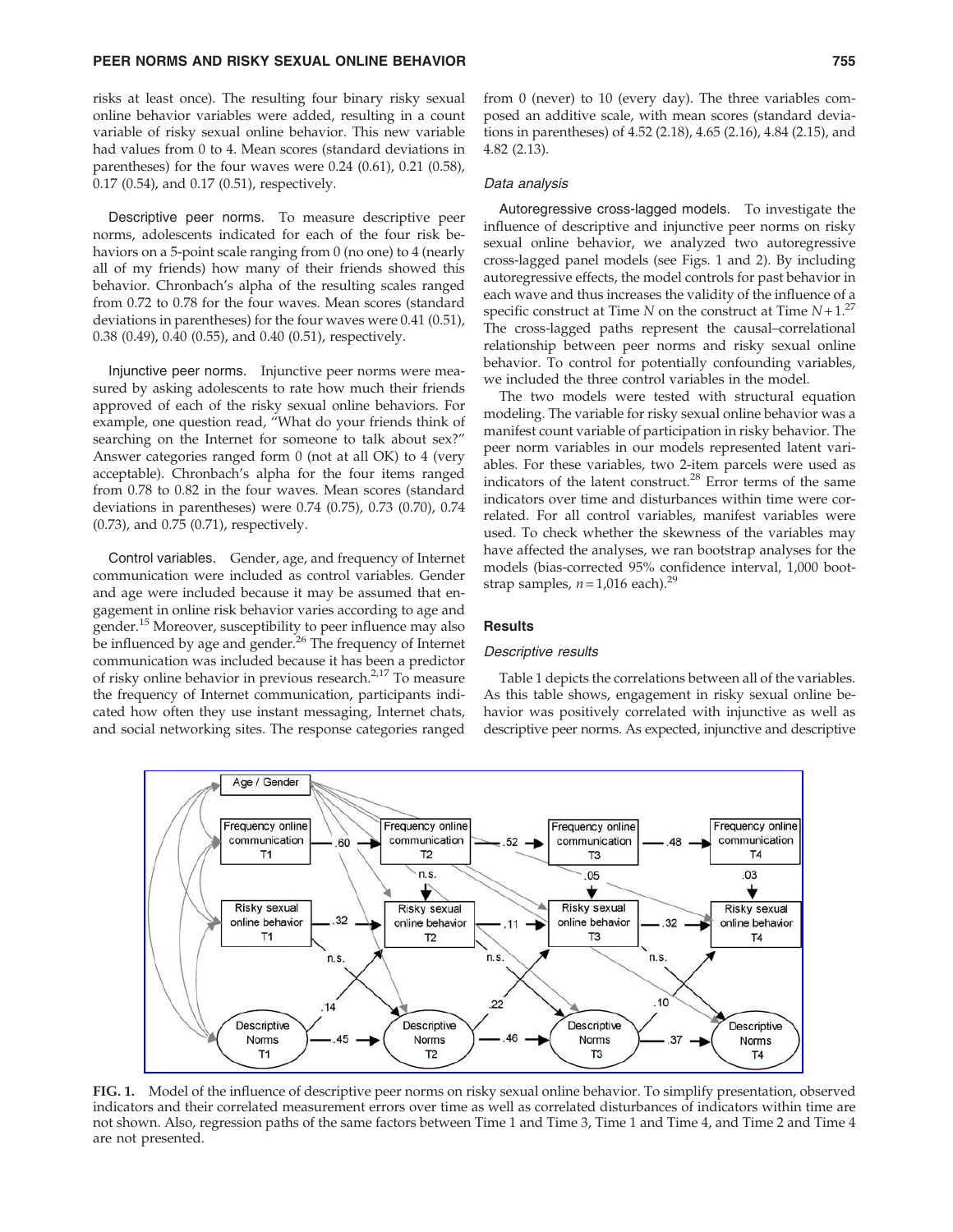

FIG. 2. Model of the influence of injunctive peer norms on risky sexual online behavior. To simplify presentation, observed indicators and their correlated measurement errors over time as well as correlated disturbances of indicators within time are not shown. Also, regression paths of the same factors between Time 1 and Time 3, Time 1 and Time 4, and Time 2 and Time 4 are not presented.

peer norms were also positively related. The prevalence of each risky sexual online behavior for males and females in the four waves is displayed in Table 2.

# Cross-lagged models

To analyze whether descriptive peer norms predicted risky sexual online behavior, we analyzed the model as shown in Figure 1. The model indicated an excellent fit to the data (comparative fit index [CFI] = 0.99, root-mean-squared error of approximation [RMSEA] = 0.02 [90% CI: 0.01/0.03]), standardized root mean of the residual [SRMR] = 0.02,  $\chi^2$ / df = 1.56). Engagement in risky sexual online behavior had a moderate stability over time. As can be seen in Figure 1, descriptive peer norms predicted engagement in risky sexual online behavior in all of the waves. More specifically, descriptive peer norms at Time 1 had a significant effect on risk engagement at Time 2,  $B = 0.14$ ,  $SE = 0.08$ ,  $p < 0.05$  (bootstrap bias-corrected 95% CI [bc 95% CI]: 0.004/0.32). Time 2 descriptive norms predicted Time 3 risk engagement,  $B = 0.22$ ,  $SE = 0.06$ ,  $p < 0.01$  ([bc 95% CI]: 0.13/0.34), and Time 3 peer norms predicted Time 4 risk engagement,  $B = 0.10$ ,  $SE = 0.04$ ,  $p < 0.01$  ([bc 95% CI]:  $0.03/0.19$ ). None of the reverse paths from risk engagement to descriptive peer norms was significant. The effects of descriptive peer norms on risk engagement were significant despite controlling for past behavior, sex, age, and frequency of Internet communication.

Analyzing the model for injunctive peer norms yielded similar but less consistent results. The model fit for injunctive peer norms was also excellent (CFI = 1.00, RMSEA = 0.01 [90% CI:  $0.00/0.02$ ], SRMR =  $0.02$ ,  $\chi^2$ /df = 1.20). As can be seen in Figure 2, injunctive norms at Time 1 did not predict risky

Table 1. Correlations Between Risky Sexual Online Behavior, Injunctive, and Descriptive Norms

|                  | Risky sexual online behavior |        |        |        | Injunctive norms |        |        |        | Descriptive norms |        |        |        |
|------------------|------------------------------|--------|--------|--------|------------------|--------|--------|--------|-------------------|--------|--------|--------|
|                  | Time 1                       | Time 2 | Time 3 | Time 4 | Time 1           | Time 2 | Time 3 | Time 4 | Time 1            | Time 2 | Time 3 | Time 4 |
|                  | Risky sexual online behavior |        |        |        |                  |        |        |        |                   |        |        |        |
| Time 2           | 0.40                         |        |        |        |                  |        |        |        |                   |        |        |        |
| Time 3           | 0.29                         | 0.30   |        |        |                  |        |        |        |                   |        |        |        |
| Time 4           | 0.29                         | 0.37   | 0.47   |        |                  |        |        |        |                   |        |        |        |
| Injunctive norms |                              |        |        |        |                  |        |        |        |                   |        |        |        |
| Time 1           | 0.29                         | 0.15   | 0.18   | 0.17   |                  |        |        |        |                   |        |        |        |
| Time 2           | 0.19                         | 0.29   | 0.21   | 0.17   | 0.47             |        |        |        |                   |        |        |        |
| Time 3           | 0.16                         | 0.16   | 0.31   | 0.21   | 0.39             | 0.48   |        |        |                   |        |        |        |
| Time 4           | 0.15                         | 0.17   | 0.19   | 0.31   | 0.37             | 0.46   | 0.51   |        |                   |        |        |        |
|                  | Descriptive norms            |        |        |        |                  |        |        |        |                   |        |        |        |
| Time 1           | 0.39                         | 0.24   | 0.23   | 0.20   | 0.51             | 0.31   | 0.27   | 0.24   |                   |        |        |        |
| Time 2           | 0.23                         | 0.40   | 0.29   | 0.26   | 0.30             | 0.60   | 0.36   | 0.35   | 0.45              |        |        |        |
| Time 3           | 0.17                         | 0.21   | 0.42   | 0.29   | 0.29             | 0.36   | 0.62   | 0.40   | 0.40              | 0.50   |        |        |
| Time 4           | 0.22                         | 0.27   | 0.30   | 0.47   | 0.29             | 0.37   | 0.41   | 0.65   | 0.35              | 0.49   | 0.50   |        |

Note: All correlations are significant at least at  $p < .01$ .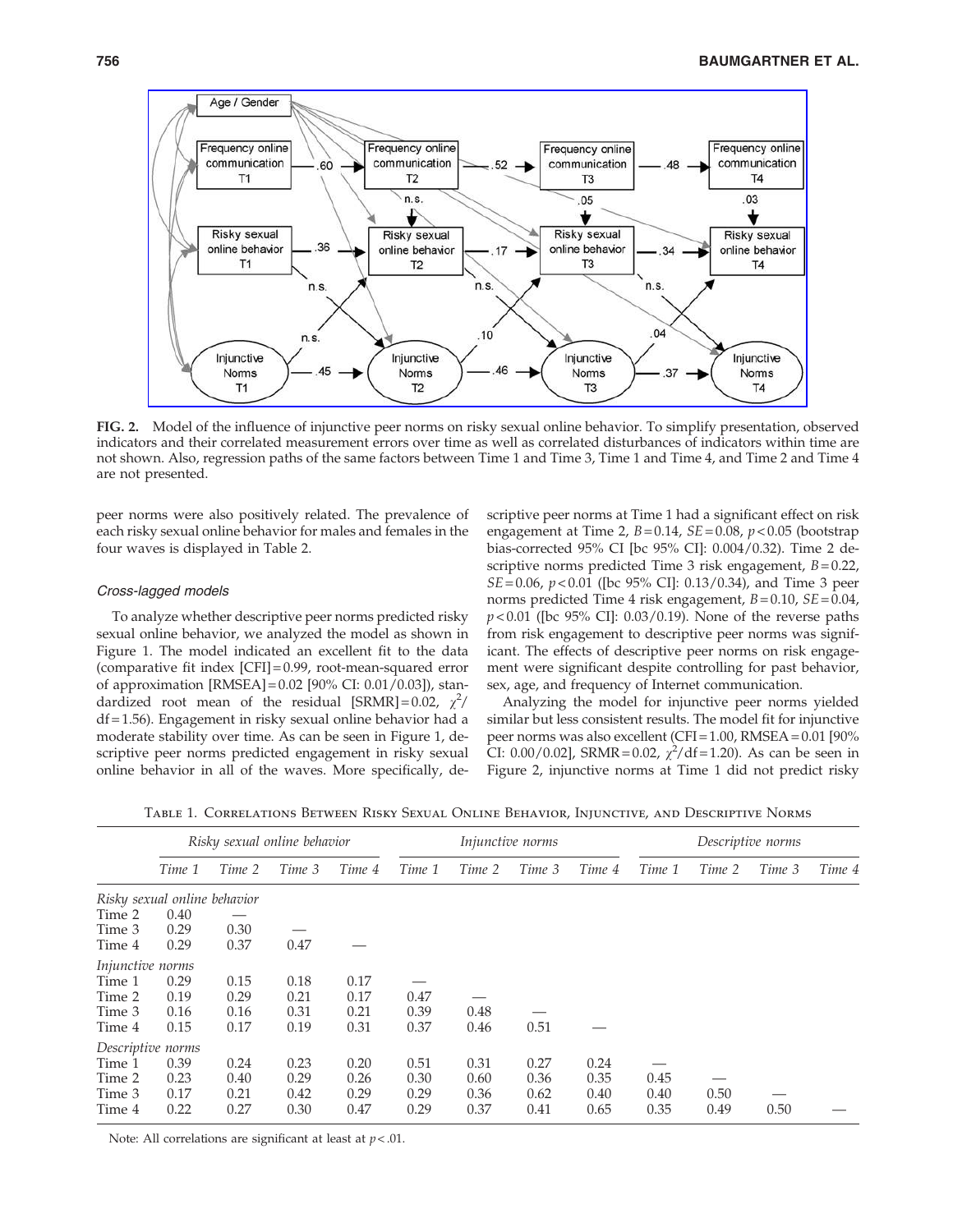Table 2. Prevalence of Risky Sexual Online Behaviors at the Four Time Points

|                                  |                    | Time 1                      | Time 2             |                             |                    | Time 3               | Time 4             |                             |
|----------------------------------|--------------------|-----------------------------|--------------------|-----------------------------|--------------------|----------------------|--------------------|-----------------------------|
| Risky sexual online<br>behaviors | Males<br>$(n=898)$ | <b>Females</b><br>$(n=867)$ | Males<br>$(n=737)$ | <b>Females</b><br>$(n=708)$ | Males<br>$(n=616)$ | Females<br>$(n=612)$ | Males<br>$(n=505)$ | <i>Females</i><br>$(n=511)$ |
| Search to talk about<br>sex      | 71 (7.9%)          | 54 $(6.2\%)$                | 52 $(7.1\%)$       | 38 $(5.4\%)$                | 43 $(7.0\%)$       | $20(3.3\%)$          | $27(5.3\%)$        | $19(3.7\%)$                 |
| Search to have sex               | 42 $(4.7\%)$       | $30(3.5\%)$                 | $28(3.8\%)$        | $22(3.1\%)$                 | $22(3.6\%)$        | $7(1.1\%)$           | 11 $(2.2\%)$       | $8(1.6\%)$                  |
| Send nude photo/<br>video        | $25(2.8\%)$        | $19(2.2\%)$                 | $28(3.8\%)$        | $8(1.1\%)$                  | $30(4.9\%)$        | $8(1.3\%)$           | $12(2.4\%)$        | $10(2.0\%)$                 |
| Disclose information             | 105 (11.7%)        | 104 (12.0%)                 | 77 (10.4%)         | 66 $(9.3\%)$                | 57 $(9.3\%)$       | 41 $(6.7\%)$         | 40 $(7.9\%)$       | 48 $(9.4\%)$                |

Note: Percentages indicate the number of respondents who had engaged in the specific risky sexual online behavior at least once in the past 6 months.

sexual online behavior at Time 2,  $B=0.03$ ,  $SE=0.03$ ,  $p=0.24$ ([bc  $95\%$  CI]:  $-0.02/0.11$ ). Estimations of injunctive norms at Time 2 and Time 3, however, were significant predictors of subsequent online risk engagement,  $B = 0.10$ ,  $SE = 0.03$ ,  $p < 0.01$  ([bc 95% CI]: 0.04/0.17) for T2 on T3 and  $B = 0.04$ ,  $SE = 0.02$ ,  $p = 0.05$  ([bc 95% CI]: 0.00/0.09) for T3 on T4. Moreover, for injunctive peer norms, none of the reverse paths from risk engagement to injunctive peer norms was significant.

The frequency of Internet communication had a small but significant influence on risk behavior at Time 3 and 4  $(B=0.05, p<0.01; B=0.03, p<0.01)$ . Age was negatively related to risky sexual online behavior only at Time 4, and this effect was small  $(B = -0.02, p < 0.05)$ . Gender was a significant predictor of risky sexual online behavior for Time 2 and Time  $3 (B = -0.08, p < 0.05; B = 0.09, p < 0.01)$ , with boys engaging in somewhat more risky behavior.

#### Discussion

This study showed that descriptive and injunctive peer norms predicted adolescents' engagement in risky sexual online behavior. The effect of descriptive peer norms, however, seemed to be stronger and more consistent than the effect of injunctive peer norms in the four waves. This finding suggests that the perceived behavior of peers may be more important in the explanation of adolescents' risky sexual online behavior than what adolescents perceive their peers to approve of.

The finding that descriptive norms consistently predicted risk engagement is in line with previous findings showing that, especially for socially unapproved behavior, descriptive peer norms are more directive for behavior than injunctive peer norms.<sup>30</sup> Adolescents may only have vague assumptions about their friends' general approval of risky sexual online behavior. Therefore, the perceived behavior of peers may carry an important informational component, suggesting that it may be acceptable to engage in a specific behavior.<sup>31</sup> Thus, adolescents may be inclined to engage in risky sexual online behavior if they perceive their friends to engage in it. $31$  Friends' perceived behavior may thus be a more tangible indicator of peer norms than the estimations of peer approval.

The findings of this study are important for the prevention of risky sexual online behavior. The effect of descriptive peer norms was consistent over the four waves and was stronger than the effect of age, gender, and frequency of online communication. Because descriptive norms were more predictive of subsequent engagement in risky sexual online behavior than injunctive peer norms, potential preventions should target descriptive peer norms rather than injunctive norms. Several studies have shown that social norm interventions targeting adolescents' perceptions of peer norms are successful.8,12 These interventions normally raise the awareness of potential overestimations of peer behavior. By showing adolescents that most peers do not engage in a certain behavior and that their perceptions of their friends' behavior are most likely inflated, the influence of peer norms can be re- $\mathrm{duced.}^{8,12}$ 

This study also has implications for social norms theory. The finding that social norms are also important in the explanation of less prevalent intimate online behaviors suggests that social norms theory has a broader scope than is generally assumed. Moreover, using multiple time assessments, the finding that peer norms consistently predicted behavior further supports social norms theory. Most important, however, our causal–correlational design showed that peer norms predicted engagement in risky sexual online behavior, whereas an inverse relation could not be found. This finding suggests that perceptions of the prevalence of peer behavior and of peers' approval of this behavior influence future behavior and not vice versa. The relationship between peer norms and risk behavior is thus not based on cognitive dissonance strategies but on the willingness of individuals to comply with prevailing peer norms. Thus, the findings strengthen previous theoretical assumptions that perceived norms influence behavior, rather than that they are correlates or consequences of behavior.

The findings of this study should be interpreted within the limitations of this study. To assess risky sexual online behavior, we used four items. Because online risk behavior is a rather new research field, no validated scales exist. Although our items were based on previous research and theoretical considerations, they do not present established measurements. The interpretation of our results, thus, should be limited to the four online behaviors we measured. Nevertheless, the study underlines the importance of perceived peer behavior and peer approval in adolescents' online activities. Future research should therefore further investigate the role of peers in adolescents' risky online behaviors.

#### Disclosure Statement

No competing financial interests exist.